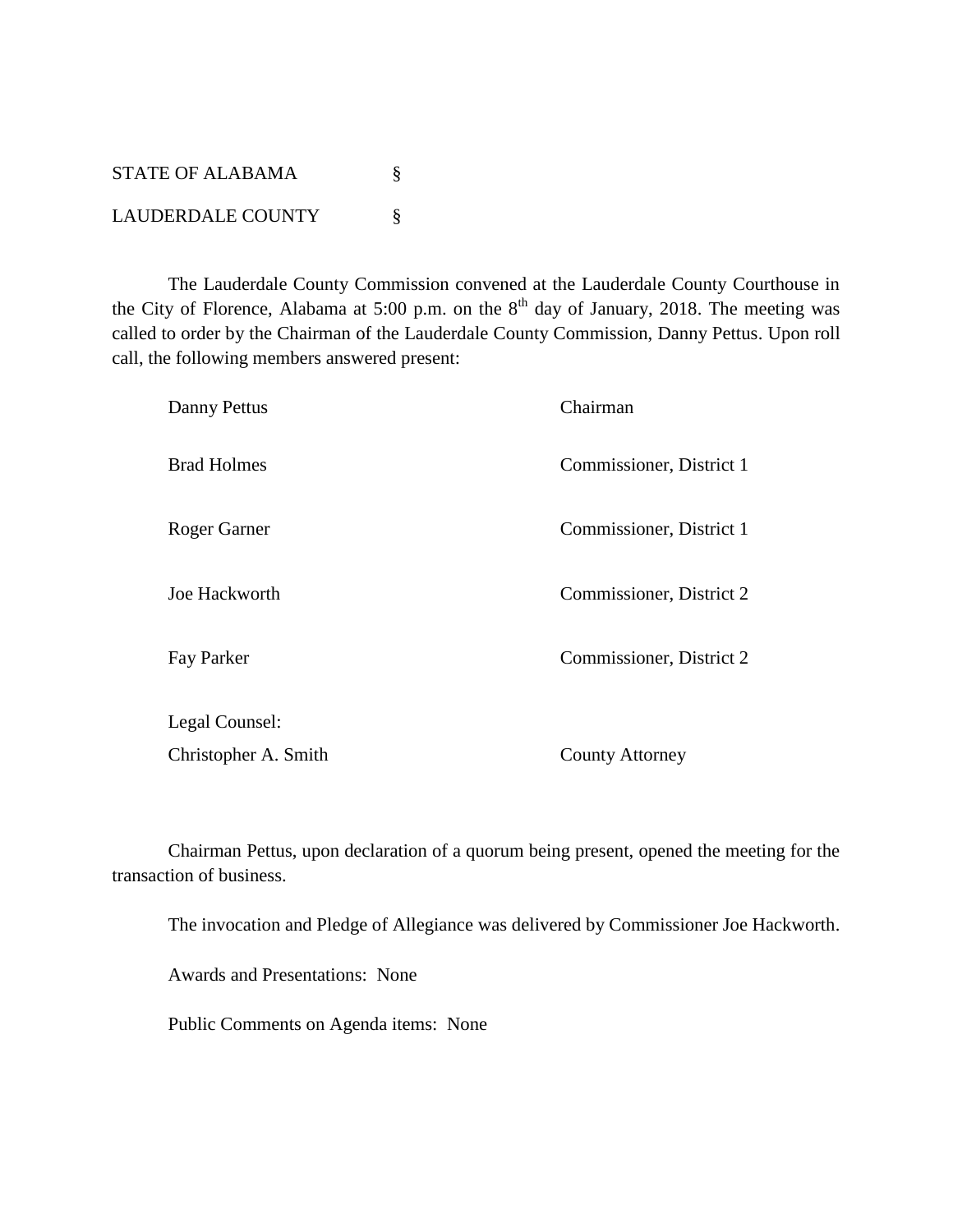Commissioner Garner moved, seconded by Commissioner Holmes that all items listed on the regular business agenda be approved for immediate consideration. There being no discussion and upon a vote taken, motion unanimously approved. Agenda is herein recorded and made part of these minutes.

Commissioner Parker moved, seconded by Commissioner Garner that the minutes of the last regular meeting of the Commission be approved for recording. There being no discussion and upon a vote taken, motion unanimously approved.

Commissioner Holmes moved, seconded by Commissioner Garner to approve a resolution as requested by Lauderdale County License Commissioner, Rodney Pettus, to change the mailing fee from one dollar per vehicle decal to two dollars per vehicle decal. This fee change is allowed under the Legislative Act No. 79-107, Section 17, and as amended by Legislative Act No. 82- 178. The new rate will begin February  $1<sup>st</sup>$ , 2018. Commissioner Parker stated that the Lauderdale County License Commissioner deemed this increase necessary. There being no further discussion and upon a vote taken, motion is unanimously approved. Resolution is herein recorded and made part of these minutes.

Commissioner Hackworth moved, seconded by Commissioner Parker to approve a resolution as requested by Lauderdale County License Commissioner, Rodney Pettus, to change the mailing fee from one dollar per boat decal to two dollars per boat decal. This fee change is allowed under the Legislative Act No. 89-385, Section 1. The new rate will begin February  $1<sup>st</sup>$ , 2018. There being no discussion and upon a vote taken, motion is unanimously approved. Resolution is herein recorded and made part of these minutes.

Commissioner Garner moved, seconded by Commissioner Parker to approve a resolution that will allow the Lauderdale County Commission to authorize the transfer of ownership by deed of the land on which the Riverbend building is located on to Riverbend Center of Mental Health and allow Lauderdale County Commission Chairman, Danny Pettus, to execute a deed jointly with the City of Florence on behalf of the Lauderdale County Commission to complete the ownership transfer. The transfer of ownership is contingent upon the City of Florence passing the necessary resolution to show their approval. Commissioner Holmes stated that this transfer of property is due to the move of Regional Care Hospital and that the staff of Riverbend Center of Mental Health is committed to our local citizens. There being no further discussion and upon a vote taken, motion is unanimously approved. Resolution and copy of the deed are herein recorded and made part of these minutes.

Commissioner Holmes moved, seconded by Commissioner Parker to approve a resolution to help sponsor the W.C. Handy Festival. The W.C. Handy Festival will be celebrated the week of July  $20^{th}$ ,  $2018$  and will help promote intercultural understanding of the County's long history of music. The donation amount will be five thousand dollars and will be paid out of the Tourism Fund. Commissioner Parker stated that this event helps promote tourism in our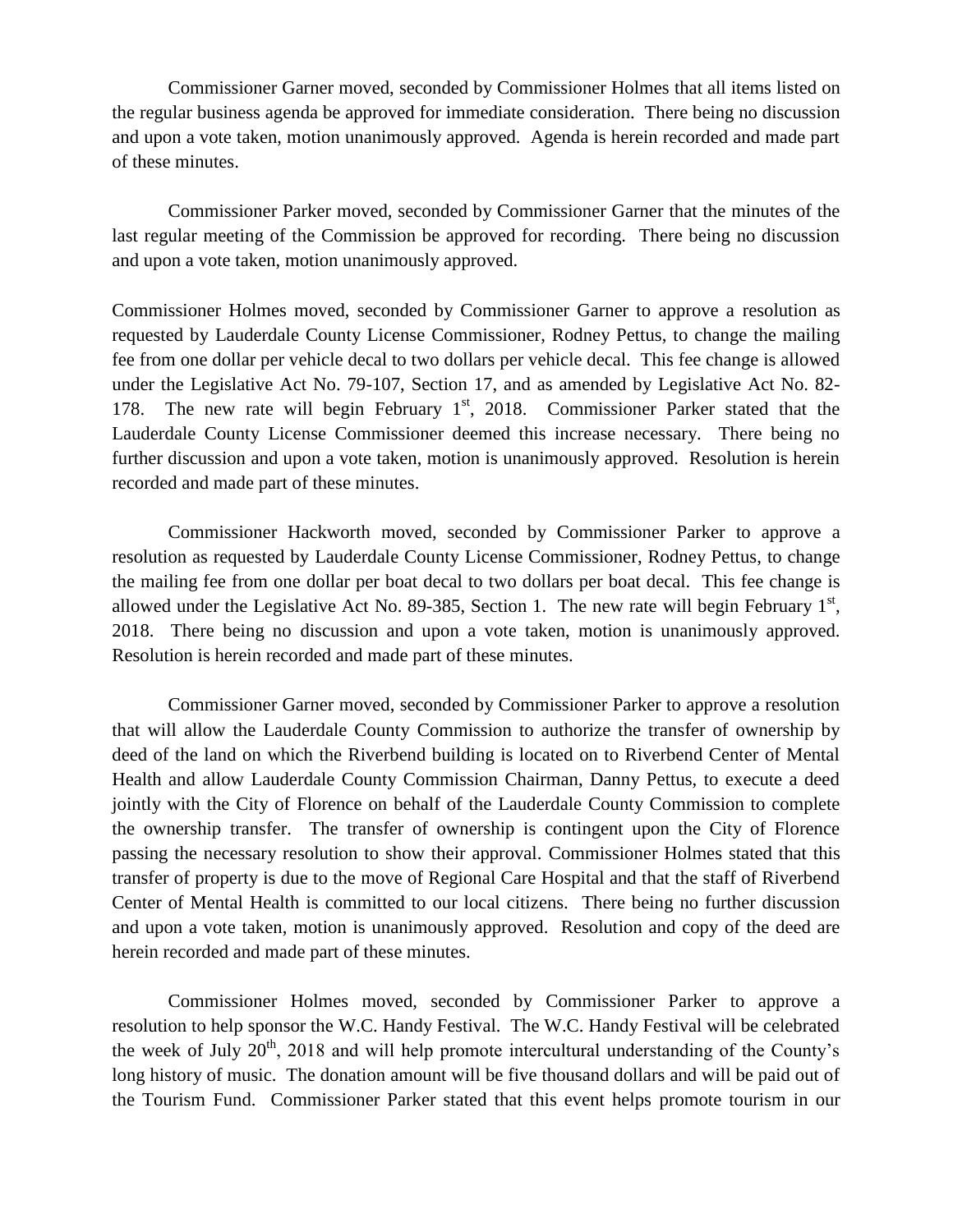County, brings our communities together, and he is proud to support this event. There being no further discussion and upon a vote taken, motion is unanimously approved. Resolution is herein recorded and made part of these minutes.

Commissioner Garner moved, seconded by Commissioner Parker to approve a resolution that commends Mr. Troy Allen Calvert for his thirty-five years of service with the Lauderdale County Road Department and expresses their heartfelt gratitude to Mr. Calvert for his dedication to Lauderdale County. Mr. Calvert stated that he only worked for thirty-four years and seven months and that he made of a lot of really good friends during his time working for the Lauderdale County Road Department. Lauderdale County Engineer, Eric Hill, stated that Mr. Calvert was a wonderful employee and that he is honored to know him personally and to have worked with him. Commissioner Hackworth stated that he wants to thank Mr. Calvert for his thirty-four years and seven months of service. Commissioner Parker stated that Mr. Calvert looks too young to retire and thanked him for his years of service to the County. Commissioner Holmes stated that people like Mr. Calvert made this County and he did a great job working for the County. Commissioner Holmes also stated that he wants to thank Mr. Calvert for his service and told him to enjoy his retirement. There being no further discussion and upon a vote taken, motion unanimously approved. Resolution is herein recorded and made part of these minutes.

Commissioner Parker moved, seconded by Commissioner Hackworth to approve a resolution that will allow the Lauderdale County Road Department to transfer a 1988 Pitts Lowboy Trailer, Serial Number PE9LB40T31P84076 and County Property Number 11682, to the Lauderdale County Solid Waste Department. This transfer of property will help promote better management of County equipment. There being no discussion and upon a vote taken, motion unanimously approved. Resolution is herein recorded and made part of these minutes.

Commissioner Parker moved, seconded by Commissioner Holmes to approve a resolution that will allow the Lauderdale County Commission to amend the current contract with Shoals Ambulance Service. Shoals Ambulance Service has requested an amendment to extend the maximum age of an ambulance from four years to five years. The Lauderdale County Commission approves the change to the contract however, the contract is a joint contract with the City of Florence and the contract amendment is contingent upon the City of Florence passing the necessary resolution to show their approval of the amendment. There being no discussion and upon a vote taken, motion unanimously approved. Resolution is herein recorded and made part of these minutes.

Commissioner Garner moved, seconded by Commissioner Holmes to approve a resolution that will allow the Lauderdale County Commission to approve the CNS Grant for the Retired Senior Volunteer Program for the year April  $1<sup>st</sup>$ , 2018 through March 31 $<sup>st</sup>$ , 2019. This is</sup> a federal grant in the amount of forty-one thousand eight hundred and seventeen dollars. There being no discussion and upon a vote taken, motion unanimously approved. Resolution and copy of the grant are herein recorded and made part of these minutes.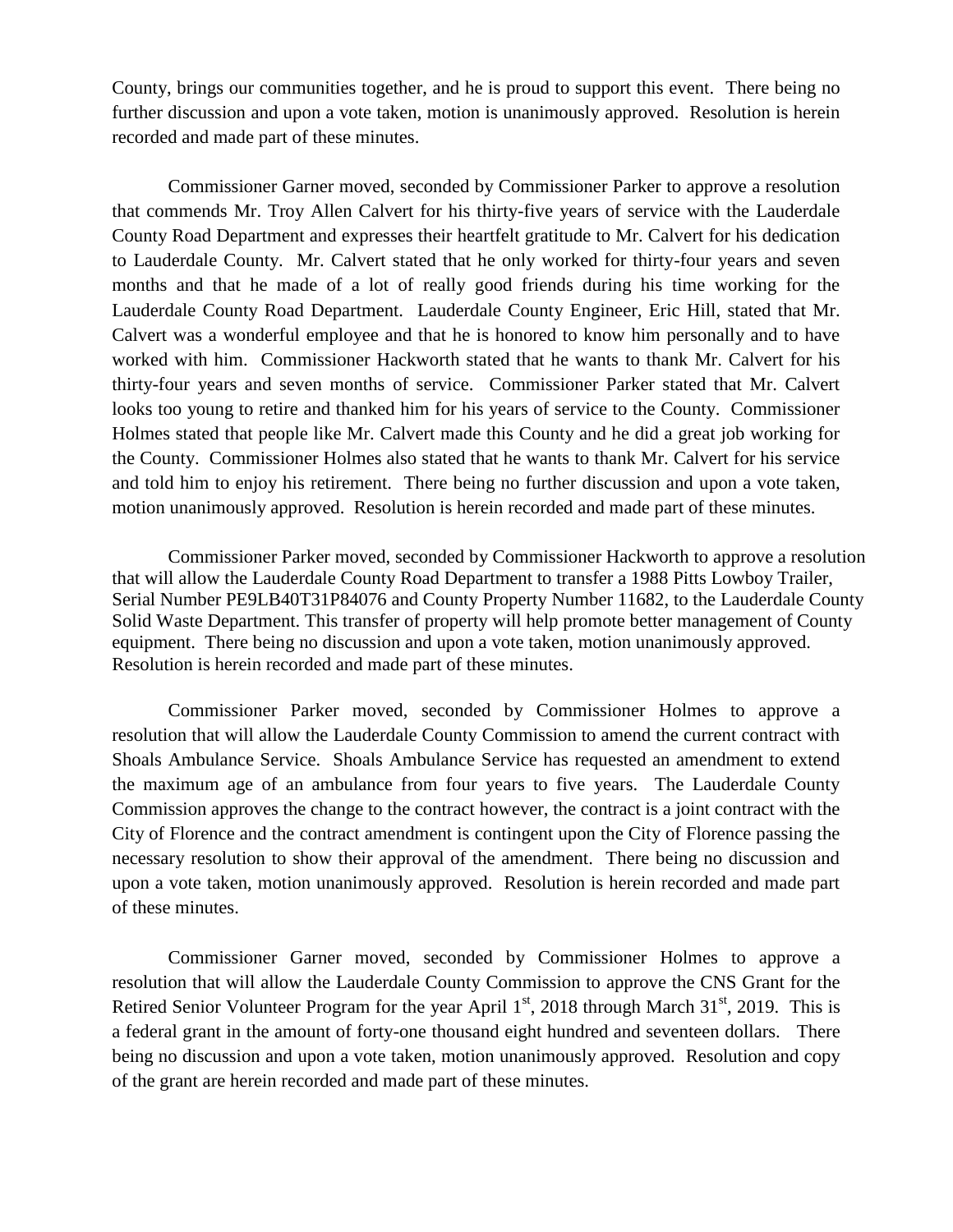In compliance with competitive bid laws of the State of Alabama, sealed bids were advertised for Bid No. LA 2018-1 "Various Print Bids". Bid responses were received and were publicly read aloud on January  $5<sup>th</sup>$ , 2018. A bid tabulation sheet was prepared for the Commissions review. Chairman Pettus asked County Administrator, Brenda Bryant, for her recommendation. Ms. Bryant stated that there was only one bidder which was Printers and Stationers of Florence, Alabama. Ms. Bryant stated that she recommends that Printers and Stationers be awarded the Judge of Probate Court Checks and the Judge of Probate Estate Case Binders. Commissioner Hackworth moved, seconded by Commissioner Parker to follow the recommendations of Ms. Bryant. There being no further discussion and upon a vote taken, motion unanimously approved. Bid to be awarded to Printers and Stationers of Florence, Alabama. Bid tabulation sheet is herein recorded and made part of these minutes.

In compliance with competitive bid laws of the State of Alabama, sealed bids were advertised for Bid No. LA 2018-6 "Instrumentation & Controls for HVAC for the Courthouse". Bid responses were received and were publicly read aloud on December  $28<sup>th</sup>$ , 2017. A bid tabulation sheet was prepared for the Commissions review. Chairman Pettus asked County Administrator, Brenda Bryant, for her recommendation. Ms. Bryant stated that there were two bidders, C & H Cooling of Sheffield, Alabama and Johnson Controls, Inc. of Hoover, Alabama. Ms. Bryant stated that Johnson Controls, Inc. provided a bid in the amount of one hundred and ninety-two thousand one hundred and seventy-three dollars which was the lowest bid. Ms. Bryant stated that she recommends that bid be awarded to Johnson Controls, Inc. of Hoover, Alabama. Commissioner Hackworth stated that the company that provided the lowest bid makes the controls and equipment for this bid and that the other bid is thirty-eight thousand dollars higher. Commissioner Hackworth also stated that Johnson Controls, Inc. is a good company and that the new equipment with monitoring controls will save the County money. There being no further discussion and upon a vote taken, motion unanimously approved. Bid is awarded to Johnson Controls, Inc. of Hoover, Alabama. Bid tabulation sheet is herein recorded and made part of these minutes.

Lauderdale County License Commissioner, Rodney Pettus, has requested Family Medical Leave for an employee in his department. All proper documentation has been submitted and the dates for the leave are January  $8<sup>th</sup>$ , 2018 through April  $2<sup>nd</sup>$ , 2018. Commissioner Holmes moved, seconded by Commissioner Garner to approve the leave. There being no discussion and upon a vote taken, motion unanimously approved. Leave is herein recorded and made part of these minutes.

Lauderdale County Solid Waste Manager, Robert Bevis, has requested Family Medical Leave for an employee in his department. All proper documentation has been submitted and the dates for the leave are January  $8<sup>th</sup>$ , 2018 through April  $2<sup>nd</sup>$ , 2018. Commissioner Parker moved, seconded by Commissioner Garner to approve the leave. There being no discussion and upon a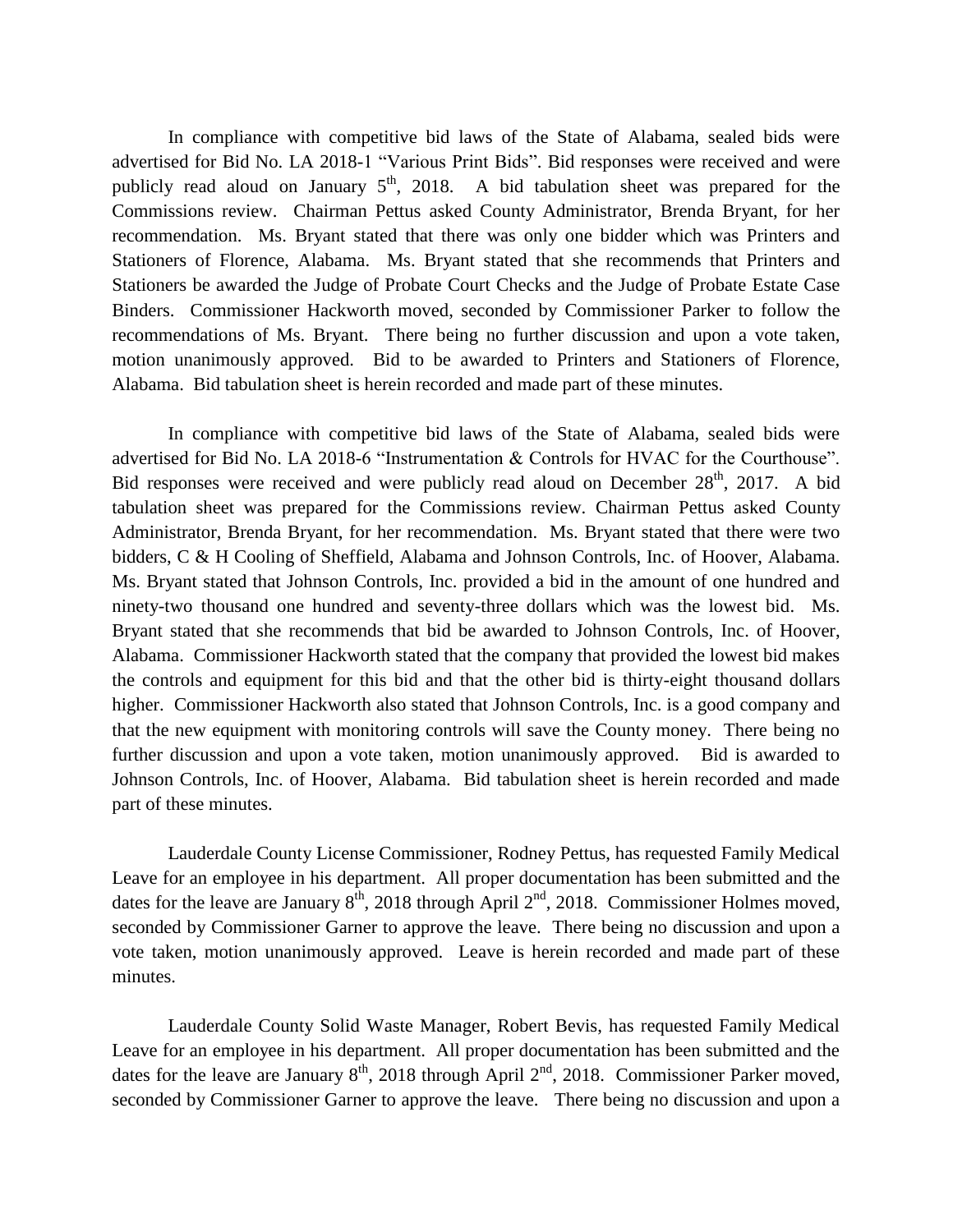vote taken, motion unanimously approved. Leave is herein recorded and made part of these minutes.

The Lauderdale County Sheriff's Department has requested that Richard Richey be allowed to attend the 2018 National Sheriff's Association Conference in New Orleans, Louisiana during the week of June  $15<sup>th</sup>$  through June  $19<sup>th</sup>$ , 2018. Commissioner Holmes moved, seconded by Commissioner Hackworth to approve the out of state travel. There being no discussion and a vote taken, motion is unanimously approved. Out of state travel is herein approved, recorded, and made part of these minutes.

The Florence-Lauderdale County Emergency Management Agency Director, George Grabryan, has requested that Rick Cobb be allowed to attend the FEMA Region IV Radiological Emergency Preparedness Program Work Shop in Hilton Head, South Carolina the week of January  $21<sup>st</sup>$  through January  $26<sup>th</sup>$ , 2018 and also attend the National Radiological Emergency Preparedness Conference in North Renton, Washington the week of April 15<sup>th</sup> through April  $20<sup>th</sup>$ , 2018. Commissioner Parker moved, seconded by Commissioner Garner to approve the out of state travel. There being no discussion and a vote taken, motion is unanimously approved. Out of state travel is herein approved, recorded, and made part of these minutes.

The invoiced bills were audited, allowed, and ordered to be paid upon a motion by Commissioner Parker and seconded by Commissioner Hackworth. There being no discussion and upon a vote taken, motion unanimously approved.

| CHECKS ISSUED DECEMBER 11 <sup>th</sup> , 2017 THROUGH JANUARY 7 <sup>th</sup> , 2018 |  |
|---------------------------------------------------------------------------------------|--|
|---------------------------------------------------------------------------------------|--|

| <b>GENERAL-SPECIAL</b><br>CHECK #52825-52962      | \$1,258,932.67 |
|---------------------------------------------------|----------------|
| AGRI-BUSINESS FUND<br>CHECK # 3621-3623           | \$1,371.19     |
| <b>LEPA FUND</b><br>CHECK #7914-7928              | \$10,084.02    |
| <b>GASOLINE TAX FUND</b><br>CHECK #16570-16605    | \$701,747.20   |
| PUBLIC BLDG., R & B SPECIAL<br><b>CHECK # 449</b> | \$750,000.00   |
| PUBLIC HIGHWAY & TRAFFIC FUND<br>CHECK $# N/A$    | 0.00           |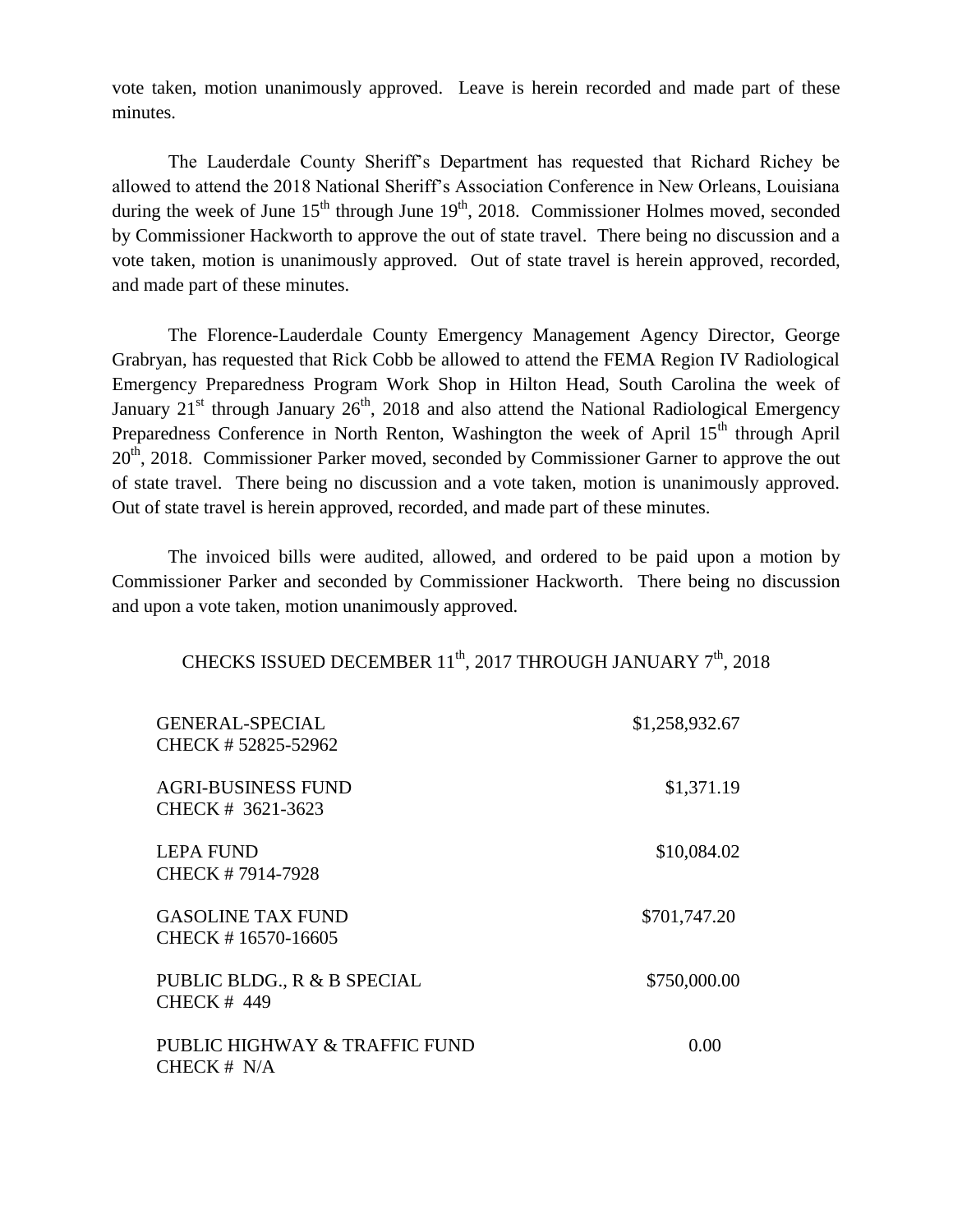| AL. TRUST CAPITAL IMPROVEMENT FUND<br>CHECK # N/A          |       | 0.00           |  |
|------------------------------------------------------------|-------|----------------|--|
| RRR GASOLINE TAX FUND<br><b>CHECK #652</b>                 |       | \$112.50       |  |
| REAPPRAISAL FUND<br>CHECK #11230-11247                     |       | \$55,703.77    |  |
| REAPPRAISAL MONEY MARKET<br>CHECK # N/A                    |       | 0.00           |  |
| TOURISM, REC. & CONVENTION FUND<br>CHECK # 461-463         |       | \$16,296.18    |  |
| <b>RSVP FUND</b><br>CHECK # 17036-17050                    |       | \$5,467.52     |  |
| <b>CHILD PROTECTION FUND</b><br>CHECK # N/A                |       | 0.00           |  |
| <b>SERIES 2001 DEBT SERVICE FUND</b><br>CHECK # N/A        |       | 0.00           |  |
| <b>CDBG FUND</b><br>CHECK # N/A                            |       | 0.00           |  |
| <b>SOLID WASTE FUND</b><br>CHECK # 7078-7106               |       | \$229,066.93   |  |
| <b>ACCOUNT PAYABLE FUND</b><br>CHECK # 39711-39783         |       | \$298,008.75   |  |
| FIRE PROTECTION FEE FUND<br>CHECK # 4366-4379              |       | \$285,682.88   |  |
| <b>INDUSTRIAL DEVELOPMENT TAX FUND</b><br>CHECK #1134-1135 |       | \$716,268.94   |  |
| <b>TOBACCO TAX FUND</b><br>CHECK # 3008-3010               |       | \$13,365.00    |  |
| TVA TAX FUND<br>CHECK # 5563-5575                          |       | \$777,943.84   |  |
|                                                            | Total | \$5,120,051.39 |  |